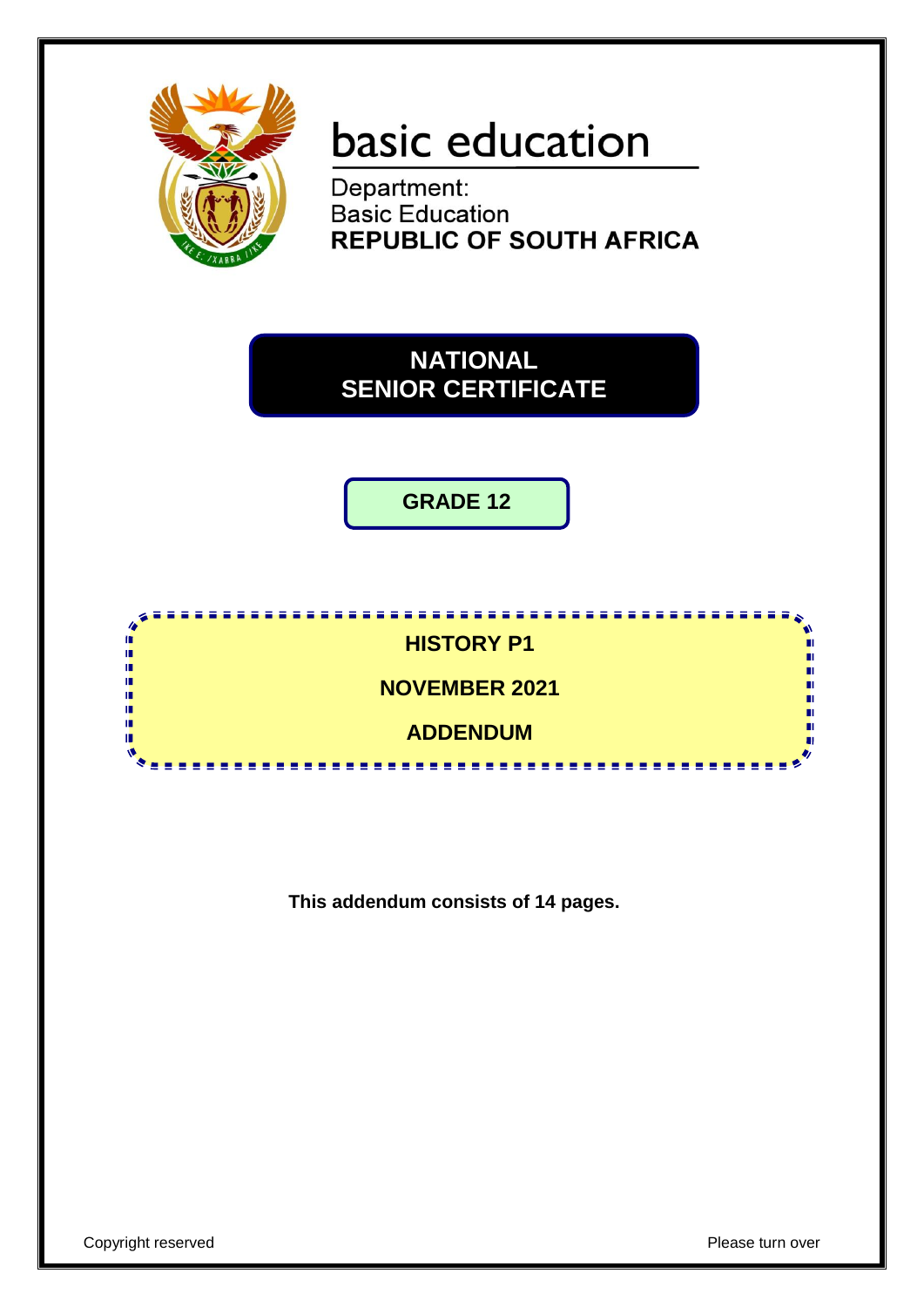### **QUESTION 1: HOW DID THE MARSHALL PLAN INTENSIFY COLD WAR TENSIONS BETWEEN THE UNITED STATES OF AMERICA (USA) AND THE SOVIET UNION (USSR) FROM 1947?**

#### **SOURCE 1A**

The source below highlights the devastation and destruction that the Second World War had on the European economy and the need for its reconstruction.

Post-war Europe was in dire straits (a terrible state). Millions of its citizens had been killed or seriously wounded in the Second World War.

Many cities, including some of the leading industrial and cultural centres of Great Britain, France, Germany, Italy and Belgium had been destroyed. Reports provided to Marshall (Secretary of State) suggested that some regions of the continent were on the brink of famine (starvation) because agricultural and other food production had been disrupted by the fighting.

In addition, the region's transportation infrastructure – railways, roads, bridges and ports – had suffered extensive damage during airstrikes and the shipping fleets of many countries had been sunk. In fact, it could easily be argued that the only world power not structurally affected by the conflict had been the United States.

The reconstruction coordinated under the Marshall Plan was formulated following a meeting of the participating European states in the latter half of 1947. Notably, invitations were extended to the Soviet Union and its satellite states. However, they refused to join the effort …

> [From [https://www.history.com/topics/world-war-ii/marshall-plan-1.](https://www.history.com/topics/world-war-ii/marshall-plan-1.%20%20Accessed)  [Accessed](https://www.history.com/topics/world-war-ii/marshall-plan-1.%20%20Accessed) on 29 August 2021.]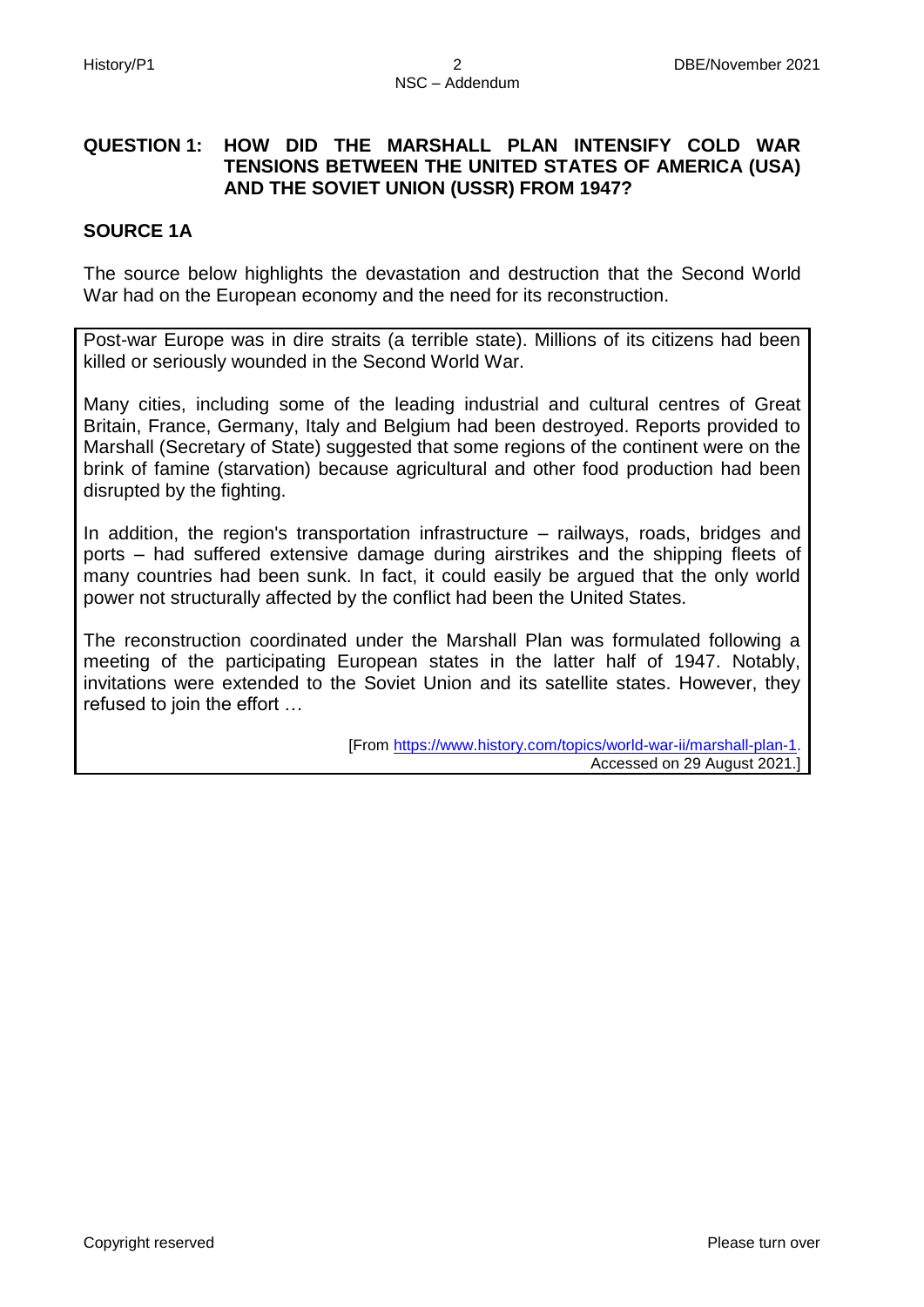#### **SOURCE 1B**

The source below is part of a speech that George Marshall, the Secretary of State of the United States of America (USA), delivered at Harvard University on 5 June 1947. It focuses on the USA's intention to provide financial (economic) aid to European countries.

It is logical that the United States should do whatever it is able to do to assist in the return of normal economic health in the world, without which there can be no political stability and no assured peace. Our policy is directed not against any country or doctrine, but against hunger, poverty, desperation and chaos. Its purpose should be the revival of a working economy in the world so as to permit the emergence of political and social conditions in which free institutions can exist. Such assistance, I am convinced, must not be on a piecemeal (separated) basis as various crises develop.

Any assistance that this government may render in the future should provide a cure rather than a mere palliative (be comforting). Any government that is willing to assist in the task of recovery will find full co-operation I am sure, on the part of the United States government. Any government which manoeuvres (tries) to block the recovery of other countries cannot expect help from us. Furthermore, governments, political parties or groups which seek to perpetuate (spread) human misery in order to profit therefrom politically or otherwise will encounter the opposition of the United States.

It is already evident that, before the United States government can proceed much further in its efforts to alleviate (improve) the situation and help start the European world on its way to recovery, there must be some agreement among the countries of Europe as to the requirements of the situation and the part those countries themselves will take in order to give proper effect to whatever action might be undertaken by this government. …

[From *Book of Great Speeches* by A Burnet]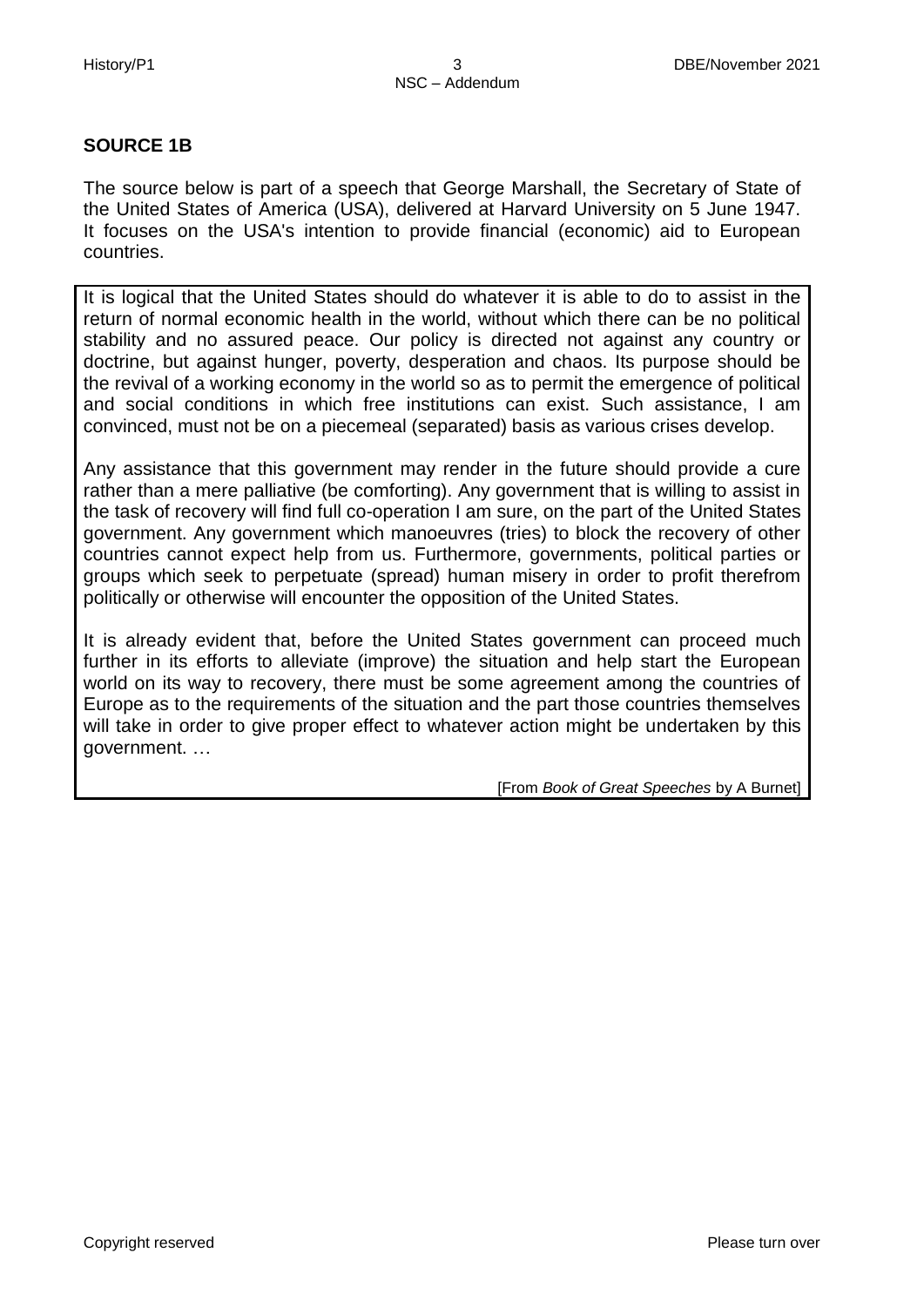#### **SOURCE 1C**

The source below focuses on the reasons forwarded by the Soviet Union's Foreign Minister, VM Molotov, for the rejection of the Marshall Plan at a meeting held in Paris on 2 July 1947.

Soviet Foreign Minister, VM Molotov, walks out of a meeting with representatives of the British and French governments, signalling the Soviet Union's rejection of the Marshall Plan. Molotov's action indicated that Cold War frictions (conflicts) between the United States and Russia were intensifying.

The Soviet reaction to Marshall's speech was a stony (hostile) silence. However, Foreign Minister Molotov agreed to a meeting on 27 June 1947 with his British and French counterparts to discuss the European reaction to the American offer.

Molotov immediately made clear the Soviet objections to the Marshall Plan. First, it would include economic assistance to Germany, and the Russians could not tolerate such aid to the enemy that had so recently devastated the Soviet Union. Second, Molotov was adamant (stubborn) in demanding that the Soviet Union have complete control and freedom of action over any Marshall Plan funds Germany might receive. Finally, the Foreign Minister wanted to know precisely how much money the United States would give to each nation. When it became clear that the French and British representatives did not share his objections, Molotov stormed (walked) out of the meeting on 2 July 1947.

From the Soviet perspective, its refusal to participate in the Marshall Plan indicated its desire to remain free from American economic imperialism and domination.

In the following weeks, the Soviet Union pressured (forced) its Eastern European allies to reject all Marshall Plan assistance. That pressure was successful and none of the Soviet satellites (colonies) participated in the Marshall Plan. The Soviet press claimed that the American programme was a 'plan for interference in the domestic affairs of other countries'. The United States ignored the Soviet action and, in 1948, officially established the Marshall Plan and began providing funds to other European nations.

[From [https://www.history.com/this-day-in-history/soviet-union-rejects-marshall-plan-assistance.](https://www.history.com/this-day-in-history/soviet-union-rejects-marshall-plan-assistance) Accessed on 2 June 2021.]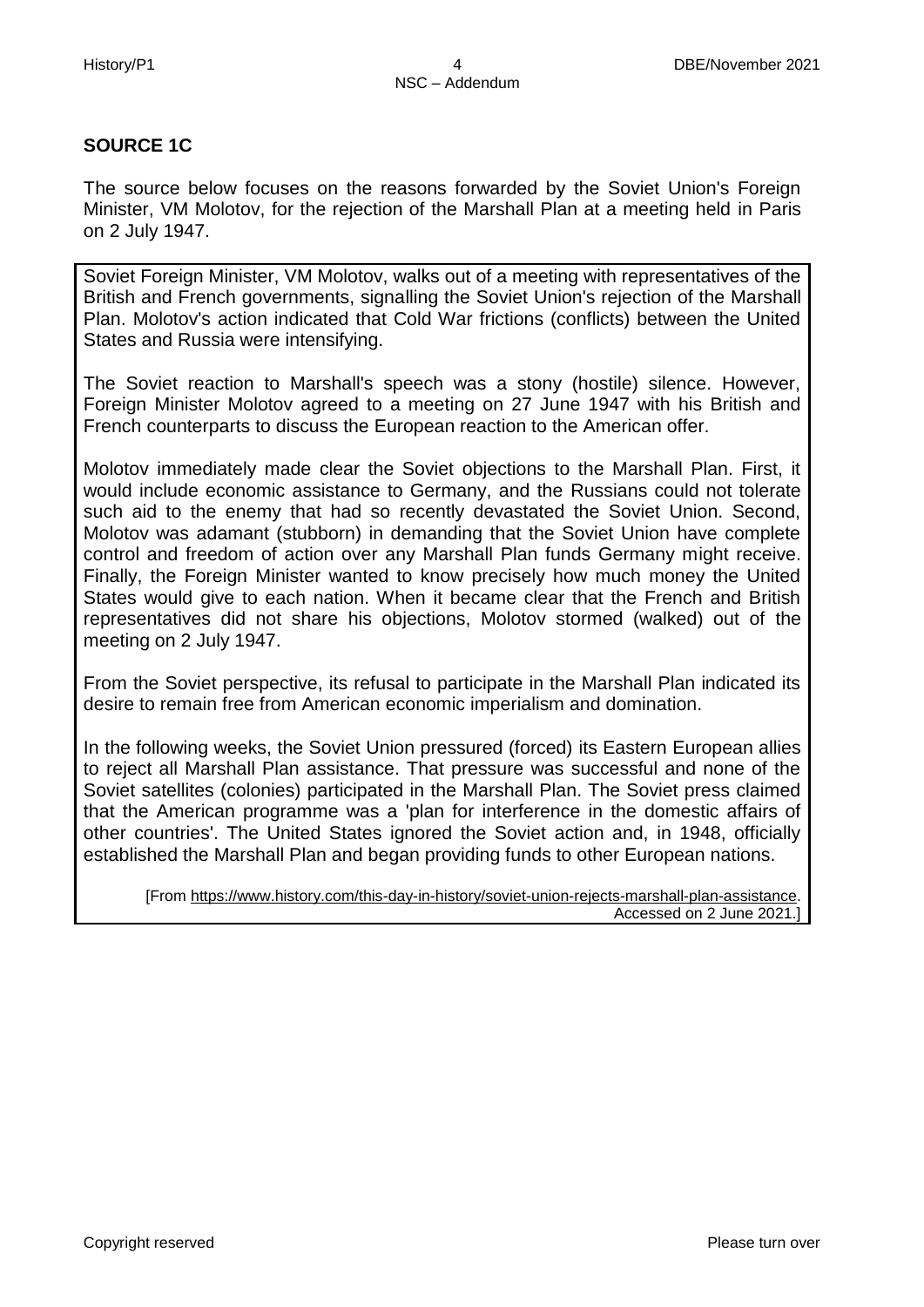### **SOURCE 1D**

The cartoon below was drawn by a German, William Wolfe, also known as Woop, on 4 October 1947. It depicts the efforts taken by President Truman of the United States of America and the Congress to implement the Marshall Plan in Europe from 1947.

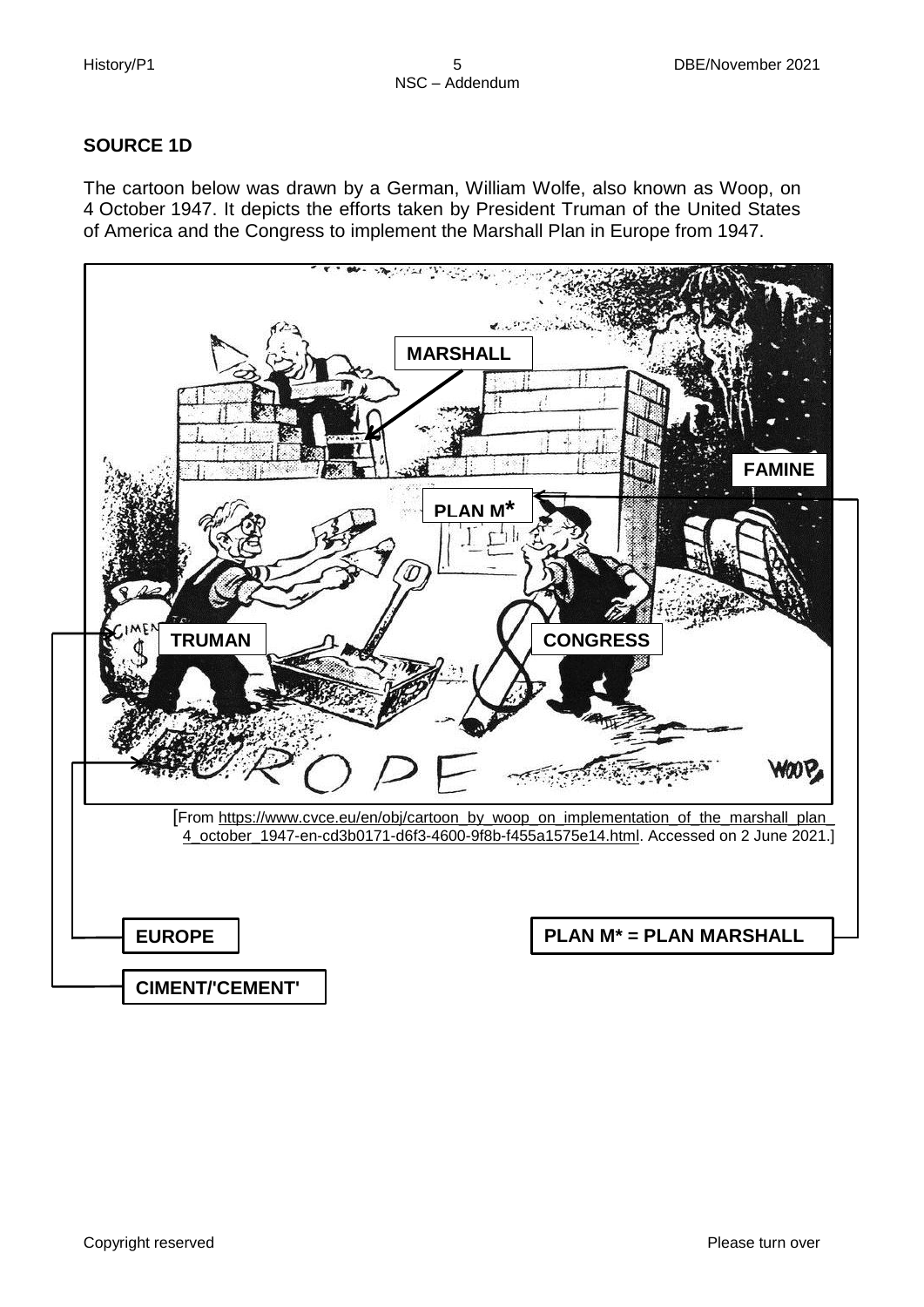# **QUESTION 2: WHY DID FOREIGN POWERS BECOME INVOLVED IN THE ANGOLAN CIVIL WAR BETWEEN 1974 AND 1976?**

#### **SOURCE 2A**

The source below outlines the impact of the developments in Portugal that led to the independence of Angola in 1975 and the subsequent contestation (challenge) for power by the three Angolan liberation movements (MPLA, FNLA and UNITA).

In April 1974, junior officers belonging to the Movement of the Armed Forces (MFA) toppled the Salazar-Caetano regime in Portugal and began the process of decolonisation.

In 1974, however, a frenzy (rage) of diplomatic and political activity at home (Angola) and abroad mitigated (helped) against a negotiated independence. In 1975, as the will to retain imperial control over Angola dwindled (declined), fighting broke out in many provinces of Angola and also in the capital, Luanda, where the armies of the Popular Movement for the Liberation of Angola (MPLA), the National Front for the Liberation of Angola (FNLA) and National Union for the Total Independence of Angola (UNITA) were intended to maintain the peace with joint patrols. In January 1975, under heavy international pressure, the colonial power and the three movements had signed an agreement in Alvor, Portugal, providing for a transitional (temporary) government, a constitution, elections and independence.

This Alvor Accord soon collapsed, however, and the transitional government scarcely (hardly) functioned. In the subsequent confrontations the FNLA received military support from Zaire with the backing of China and the US, while under Agostinho Neto the MPLA gained ground, in particular in Luanda, with support from the Soviet Union and from Cuban troops. On 11 November 1975 Angola became independent. The FNLA and UNITA were excluded from the city and from government and a socialist one-party regime was established which eventually gained international recognition, though not from the United States.

[From [https://rc-services-assets.s3.eu-west-1.amazonaws.com/s3fs-](https://rc-services-assets.s3.eu-west-1.amazonaws.com/s3fs-public/From_military_peace_to_social%20_justice_The_Angolan_peace_process_Accord_Issue_15.pdf)

[public/From\\_military\\_peace\\_to\\_social \\_justice\\_The\\_Angolan\\_peace\\_process\\_Accord\\_Issue\\_15.pdf.](https://rc-services-assets.s3.eu-west-1.amazonaws.com/s3fs-public/From_military_peace_to_social%20_justice_The_Angolan_peace_process_Accord_Issue_15.pdf) Accessed on 6 June 2021.]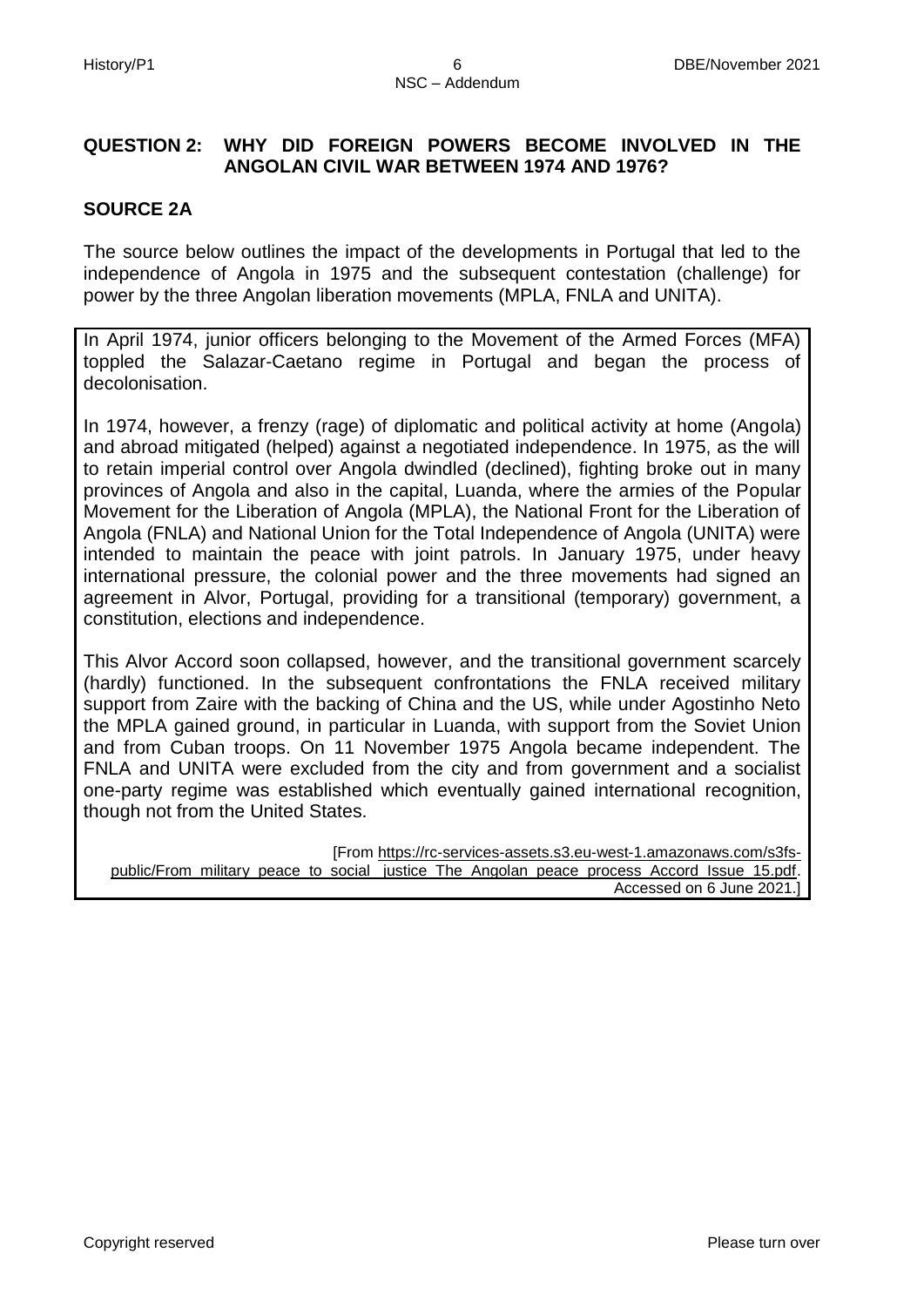#### **SOURCE 2B**

The extract below focuses on why the United States of America (USA) became involved in the Angolan Civil War in 1975.

The Soviet Union and Cuba doubled down (increased) on their defence of the MPLA government. The Soviets amped (increased) up their economic aid, while the Cubans initially committed about 15 000 ground troops to the region, a number that rose to nearly 36 000 within the year.

The United States' intervention in Angola was heavily shaped by several factors. First, much like in Vietnam, American leaders, such as Secretary of State Henry Kissinger, believed that a communist takeover in Angola would lead to a domino effect in the rest of southern Africa. If Angola fell, it was feared that the Soviets, Cuba, and to a lesser extent China, would feel bold enough to inspire revolution that was Pan-African and communist in nature, rather than nation-based and capitalist-oriented, throughout the African continent.

Second, offshore of the northern half of the country lay enormous oil fields. Neither the United States nor the Soviet Union wanted such reserves to fall into the other's hands. Angolan oil could potentially benefit both nations economically and could also help cut costs of military operations in the continent should they arise in the future.

Third, the CIA feared that the Soviet Union was attempting to establish a military base in Angola. Such a concern was based on historical evidence. The Soviets had backed a 1977 coup led by former Interior Minister of Angola, Nito Alves. Although Alves was eventually executed by Neto following the Nitista (a name given to the followers of Alves) coup, American officials knew that the Angolan Civil War served as a real threat to its interests throughout all of Africa.

> [From [https://www.atomicheritage.org/history/proxy-wars-during-cold-war-africa.](https://www.atomicheritage.org/history/proxy-wars-during-cold-war-africa) Accessed on 6 June 2021.]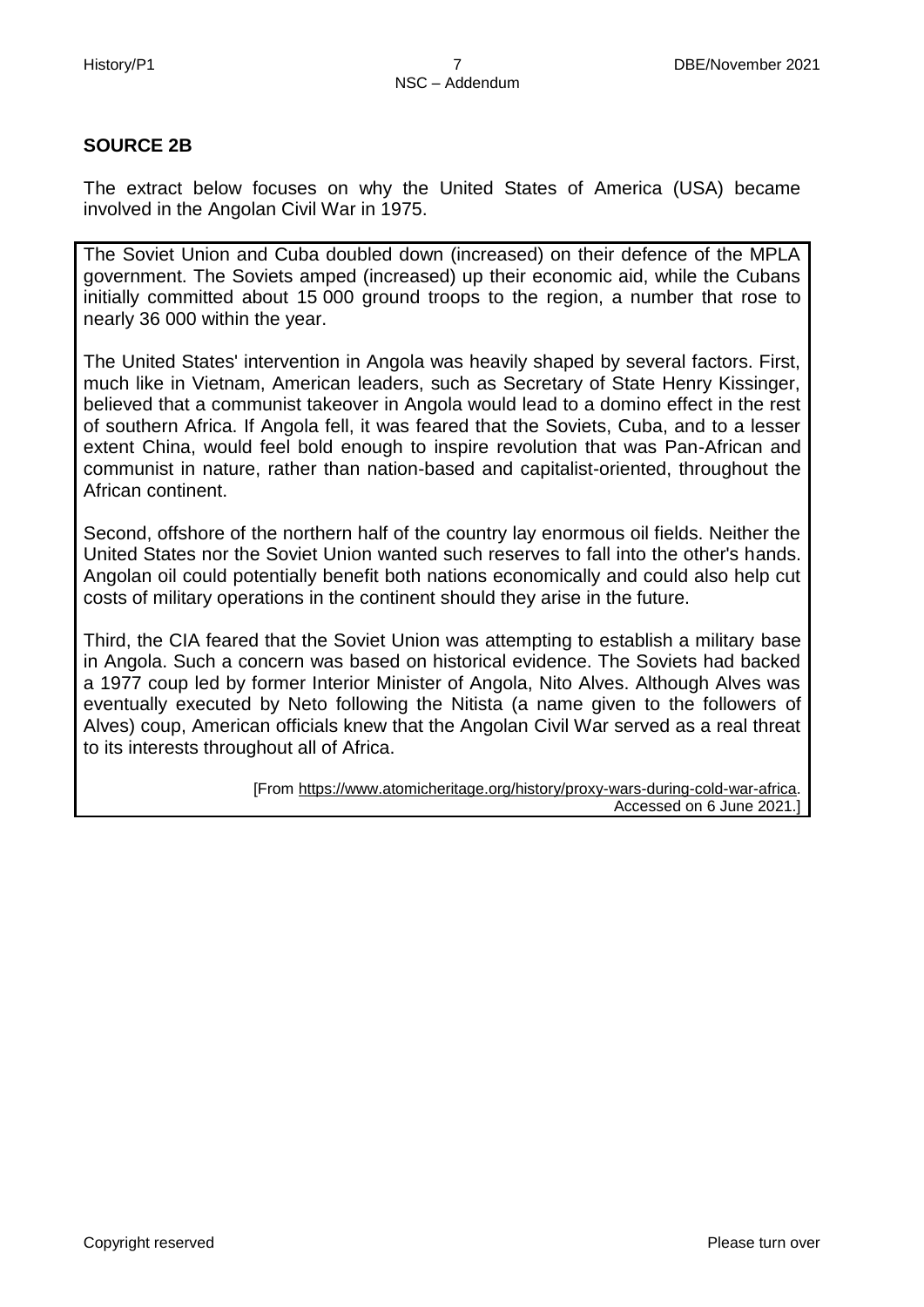# **SOURCE 2C**

The source below explains South Africa's foreign policy proposal to FNLA and UNITA to ensure regional stability.

From the outset, the question of coming to an arrangement with the MPLA was a non-starter. The public remained acutely sensitive to any suggestion of the spread of communist influence – broadly defined – in any part of Africa or the Indian Ocean.

Pretoria therefore launched a series of exploratory overtures (proposals) to the FNLA and UNITA to see whether an Angola ruled by either would provide the regional stability and security that South Africa desired. From February 1975, SADF military intelligence and the Bureau of State Security (BOSS) officials began meeting regularly with the upper echelons (ranks) of both organisations in Angola and Europe.

Both the FNLA and UNITA were desperate for help and said what South Africa wanted to hear: namely that an Angola under their control would form part of an anticommunist bloc in southern Africa, built on the three pillars of economic interdependence, good neighbourliness, and non-interference in each other's affairs.

Crucially, both committed to denying SWAPO bases from which to operate in southern Angola. 'Dr Savimbi promised,' FJ du Toit Spies (historian) wrote, 'that SWAPO attacks on South West Africa would not be permitted.' The FNLA, not to be outdone, said it would allow the SADF to conduct 'hot pursuit' operations against SWAPO operatives up to 80 kilometres inside Angola. Consequently, over the coming months Pretoria supplied limited military aid and funding to both organisations.

[From *Reassessing South Africa's intervention in the Angolan Civil War, 1975–1976, Journal of Cold War Studies. Summer 2013*, Vol. 15, Issue 3 by J Miller]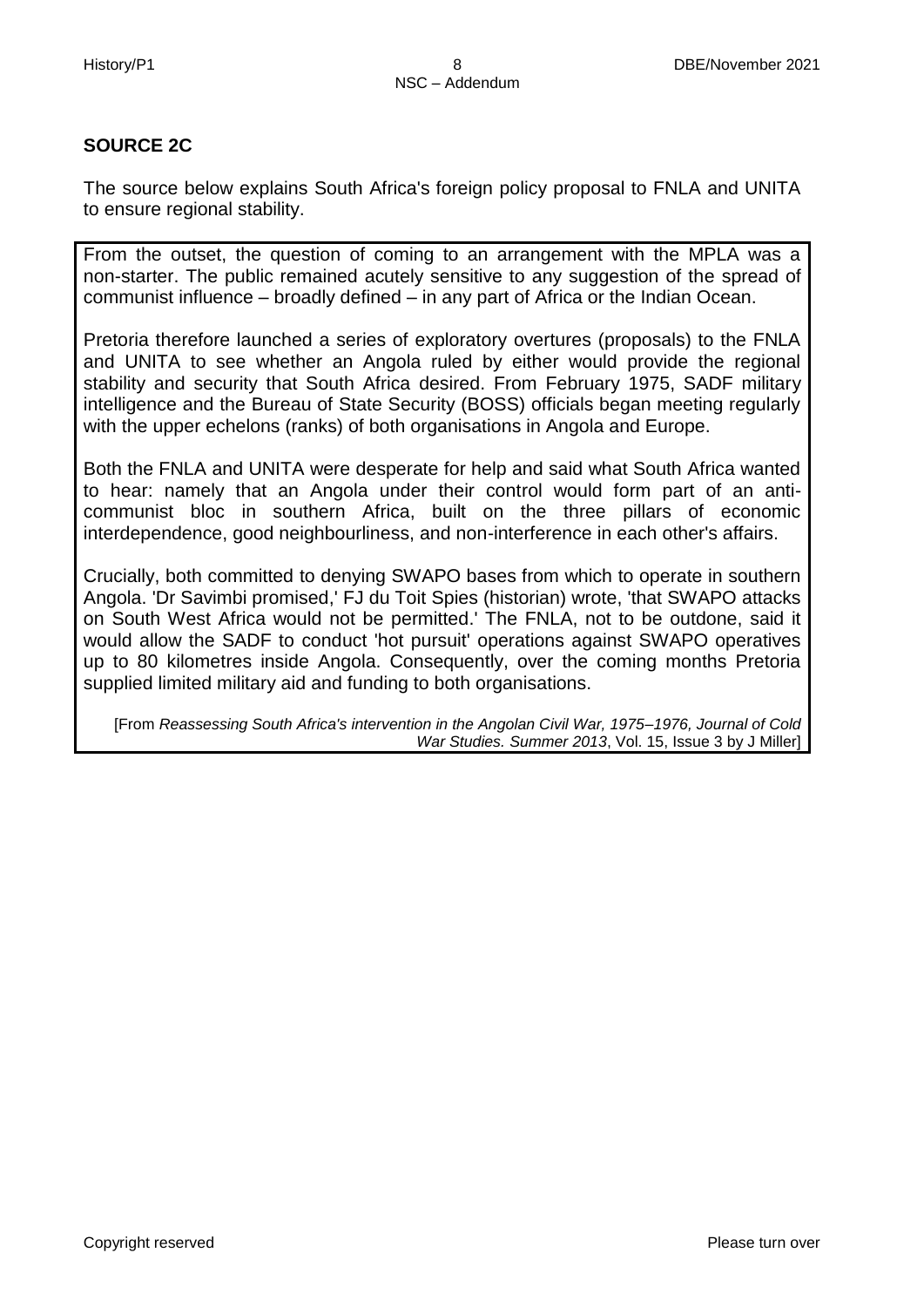### **SOURCE 2D**

The source below is a poster titled 'ANGOLA: ANOTHER VIETNAM'. It calls for the withdrawal of South Africa and the US from the Angolan conflict.

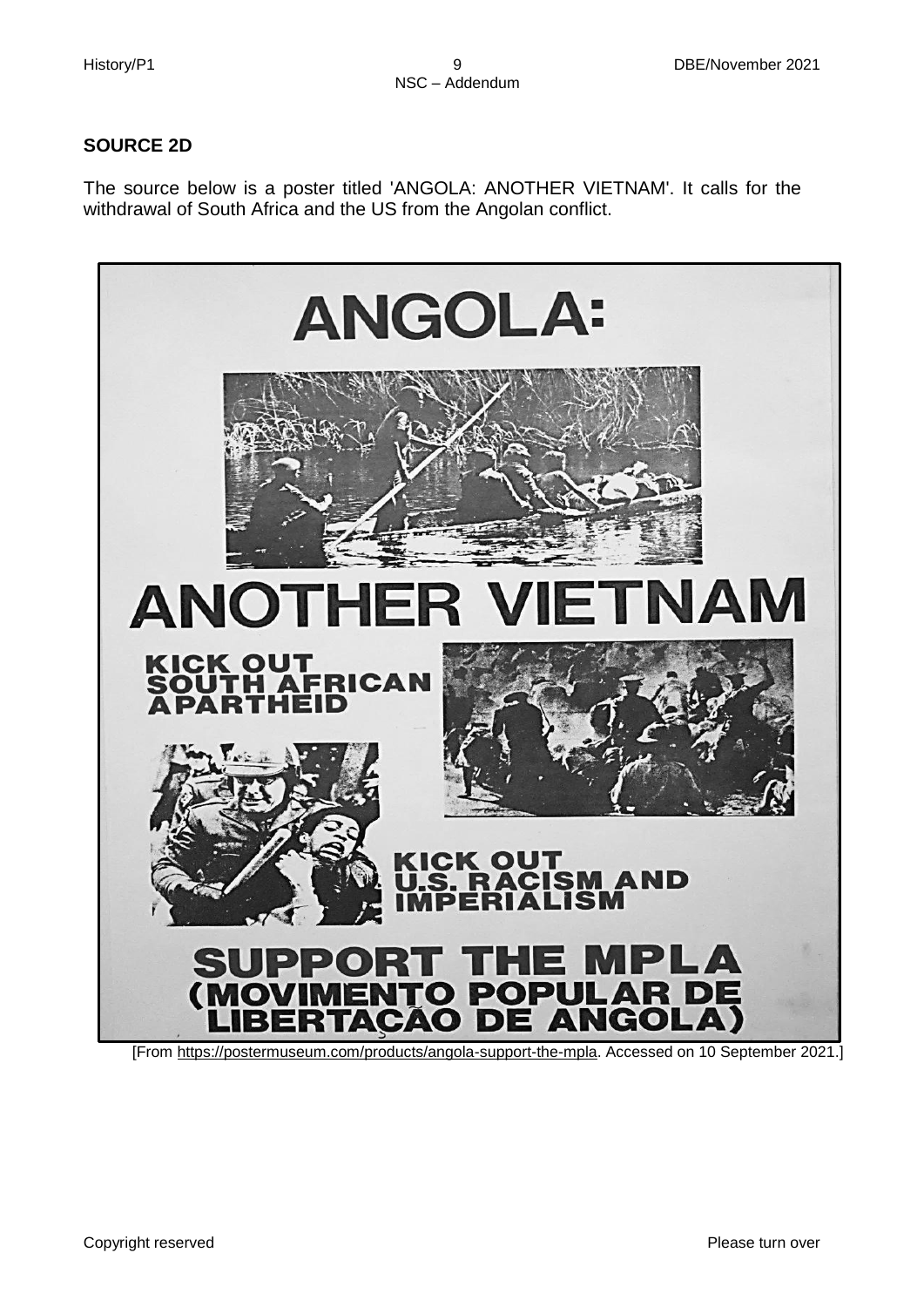#### **QUESTION 3: HOW DID DIFFERENT FORMS OF SIT-INS CONTRIBUTE TO DESEGREGATION OF PUBLIC FACILITIES IN THE UNITED STATES OF AMERICA (USA) DURING THE 1960s?**

#### **SOURCE 3A**

The source below focuses on the reasons why young African American students decided to embark on a sit-in at a Woolworths store in Greensboro, North Carolina, in 1960.

It was college students who had relit (revived) the torch, with a seemingly new form of non-violent confrontation (challenge) – the sit-in. … On 1 February 1960, four male students (Ezell Blair Jr, Franklin McCain, Joseph McNeil and David Richmond) from the North Carolina Agricultural and Technical College (A&T) walked into the downtown Woolworths in Greensboro and sat down on stools at the store's lunch counter. When the waitresses wouldn't serve them, the students refused to move. Two of them were members of the Greensboro National Association for the Advancement of Colored People (NAACP) youth group, which, impatient with the glacial (slow) pace of school desegregation and the lack of momentum after the Montgomery boycott, had been agitating (pushing) to get things moving again. The Youth Council had been founded seventeen years before, after a visit to Greensboro by NAACP official Ella Baker.

After being refused service at Woolworths, the four returned the next day, and this time they brought with them more than twenty fellow students. The day after that, sixty-six students from Agricultural and Technical (A&T) and other colleges and universities throughout the area showed up. By the end of the week, more than a thousand young people were involved in the sit-in, shocking not only the residents of Greensboro but the rest of the South and the nation.

Soon, students in nearby Winston-Salem and Durham launched their own demonstrations. Hundreds of students staged sit-ins in downtown Nashville. Protest erupted in South Carolina, Florida and Virginia, igniting (awakening) each other like a string of firecrackers. By April, more than fifty thousand people throughout the South had taken part in sit-ins in seventy-eight cities and towns, and more than two thousand demonstrators were arrested.

[From *Freedom's Daughters* by L Olson]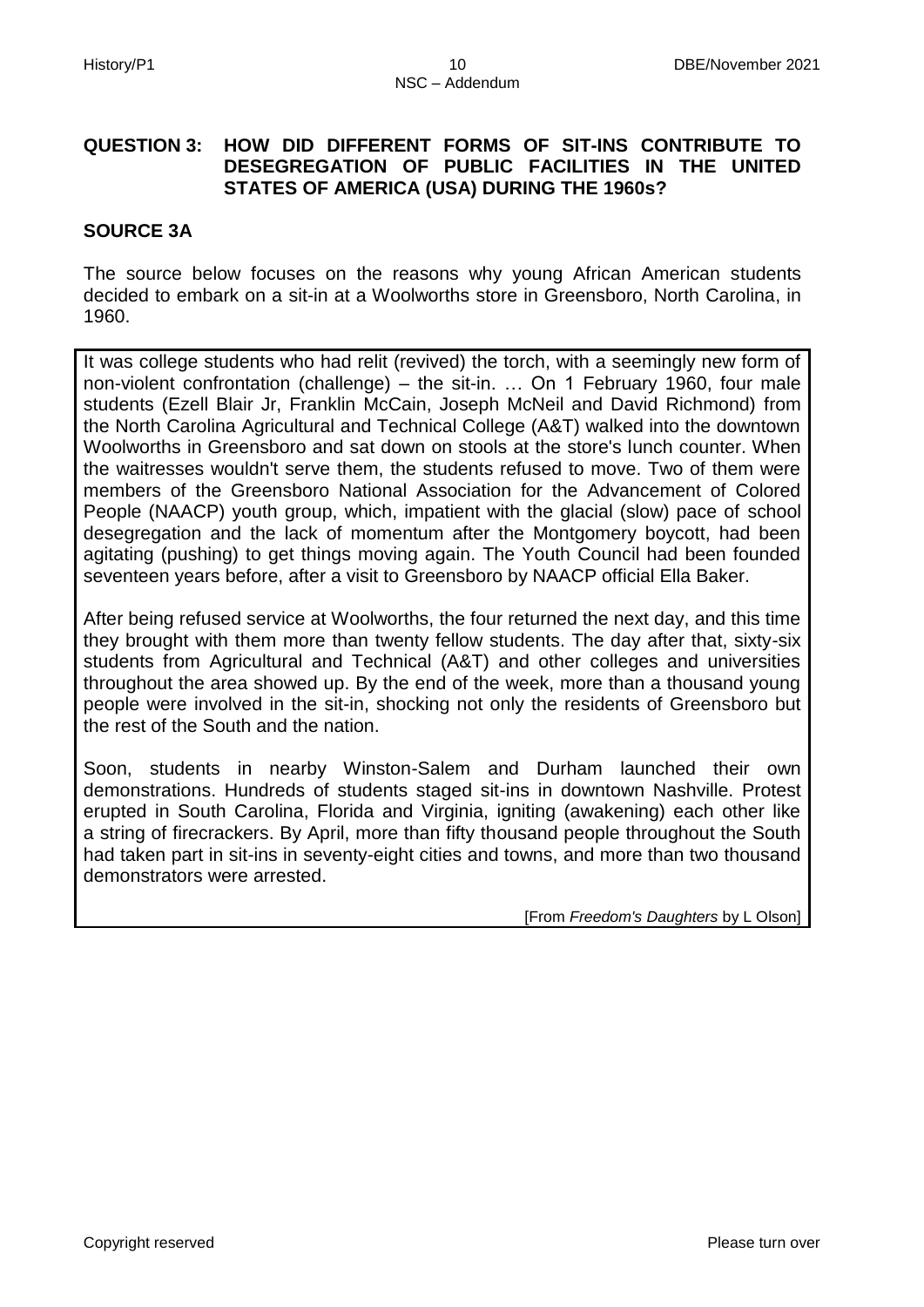# **SOURCE 3B**

The source below is part of an interview that was held between Joseph Jackson Jr (leader of the Tougaloo Nine) and writer Gabriel San Román of the *Orange County Weekly* in California, in 2015. It focuses on the interaction between nine students from Tougaloo College and the librarians at the 'whites only' Jackson Public Library in Mississippi on 27 March 1961, regarding their 'sit-in' ('read-in') in the library.

Joseph Jackson Jr, their leader, approached the circulation desk. With heart thumping, he stammered a message he had memorised: 'Ma'am, I want to know if you have this philosophy book. I need it for a research project.'

'You know you don't belong here!' the library assistant yelled, proceeding to call the library director.

'May I help you?' the latter (library director) asked, coming out of her office. 'We're doing research,' the students responded.

'There's a Coloured library on Mill Street,' she said. 'You are welcome there.'

Almost immediately, Jackson later reported, police entered the building and told the students to get out of the library. No one moved. The chief of police then told them that they were under arrest.

Six officers placed the students into squad cars and at the station charged them with breach (breaking) of the peace because they failed to leave the library when ordered. They were booked into the local jail.

Several days later, the students were taken to the courthouse to be tried. Several blocks away, hundreds of whites were marching through city streets under a huge Confederate flag. At the courthouse, however, some 100 black supporters had gathered to cheer what were now referred to as the 'Tougaloo Nine'.

[From *The Orange County Weekly* in California by GS Román]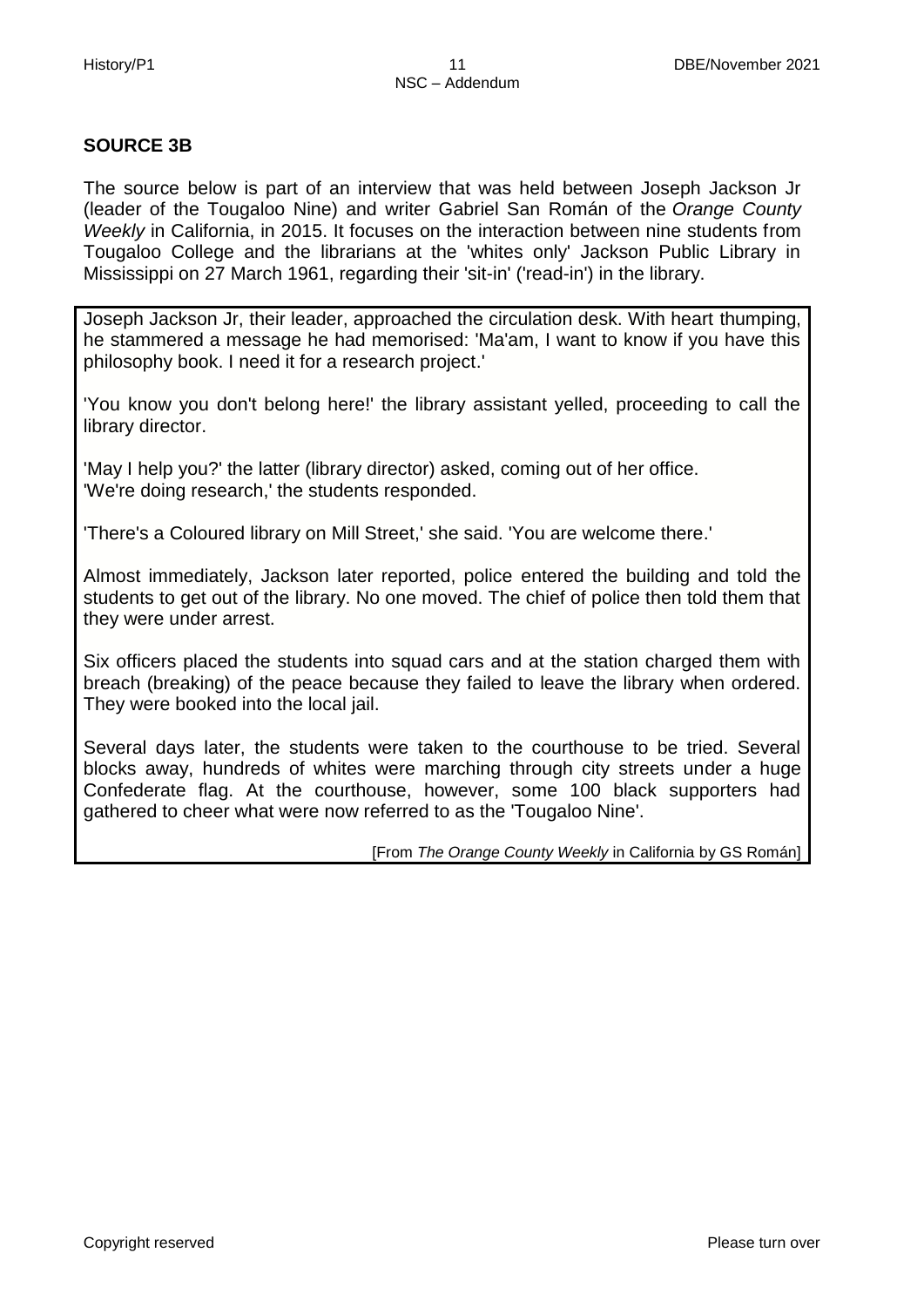#### **SOURCE 3C**

The photograph below depicts young African Americans and whites in a 'swim-in' (to protest against segregation in swimming pools) at Pullen Park's swimming pool in Raleigh, North Carolina on 7 August 1962. In the background of the photograph are two groups, African Americans sitting and whites standing separately.

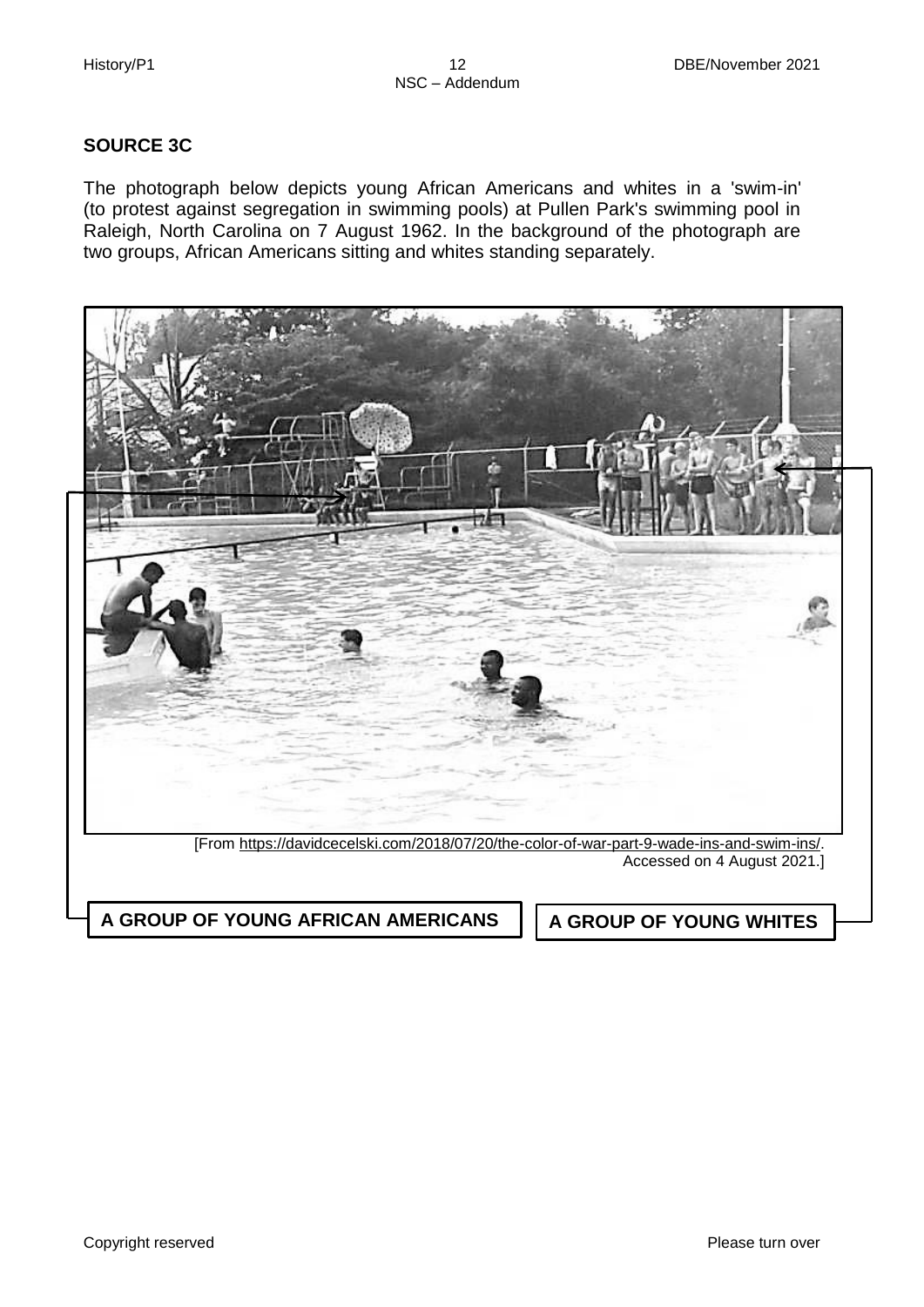#### **SOURCE 3D**

The source below elaborates on how non-violent sit-in protests contributed to the desegregating of facilities in the United States of America in the 1960s.

Six months after the sit-ins began, Harris, the manager of the Greensboro Woolworth's, finally relented (gave in): The sit-ins had already cost him \$150 000 in lost business. On 25 July 1960, the lunch counter served its first black customers – four Woolworths' employees who worked in the store's kitchen. In some cities, police used tear gas or fire hoses on demonstrators. In Jacksonville, Florida, whites beat sit-in participants with axe handles and baseball bats. But, by the end of the year, integration of lunch counters had occurred in many cities across the South. The civil rights protests didn't end with a cup of coffee at Woolworths …

On 11 June 1963, President John F Kennedy, in a live television address from the Oval Office, called for legislation that would give 'all Americans the right to be served in facilities which are open to the public – hotels, restaurants, theatres, retail stores and similar establishments'. Sit-ins and marches, along with Kennedy's assassination in 1963, helped galvanise (start) support for the Civil Rights Act of 1964, which outlawed racial segregation in public facilities and employment. It was signed into law by Kennedy's successor, President Lyndon B Johnson, in July 1964.

Today, there is no longer a Woolworths store in downtown Greensboro – the company closed the last of its United States stores in 1997. But on 1 February 2010, the 50th anniversary of the sit-ins, the building that once housed the Greensboro store will reopen as the International Civil Rights Center & Museum. McCain (one of the four male students), who plans to attend the opening, says he'll never forget how he felt on 1 February 1960, at age 17. 'I've never had a feeling like that in my life, just sitting on a stool,' he says. 'It was the most relieving and the most cleansing feeling that I ever felt – the kind of feeling that I'll never have in my life again.'

[From *The Greensboro Sit-Ins* by S Bilyeu]